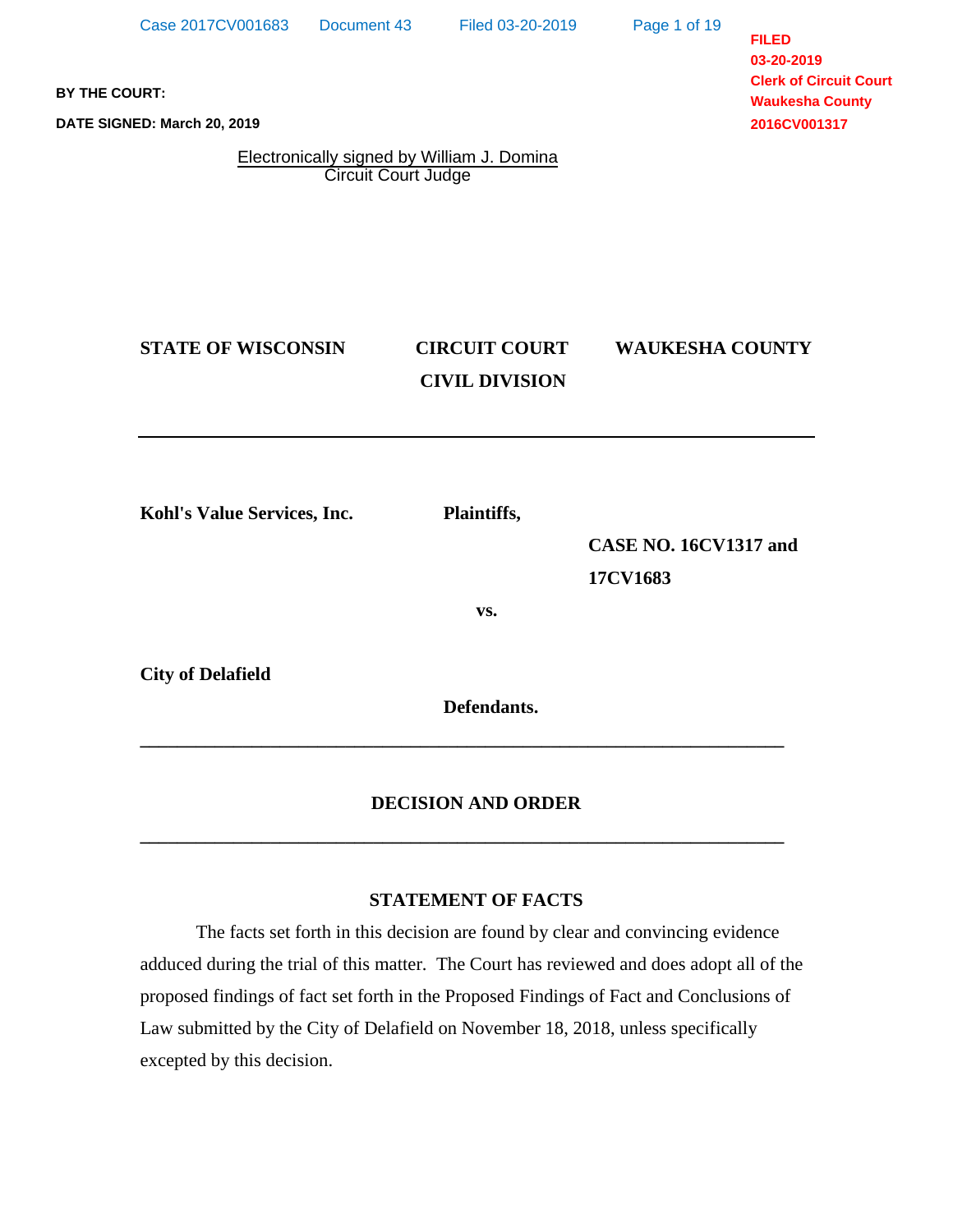This is an action pursuant to Wis. Stat. §74.37(3)(d), for a partial refund of real estate taxes imposed on Kohl's by the City of Delafield (the "City") for tax years 2015, 2016, and 2017, plus statutory interest, with respect to a parcel of real property in the City. The property is located at 3105 Golf Road within the City (the "Subject Property"), and is identified on the City's records as Tax Parcel No. DELC 0804-999-002. Kohl's is responsible for payment of the property taxes under the terms of its lease with the property owner, Ramco Gershenson Properties Trust of Farmington Hills Michigan ("Ramco"), and is thereby authorized to challenge the property tax assessment. The assessment for the Kohl's property was set by the City assessor, using mass appraisal techniques, at \$9,104,700, for the 2015 and 2016 tax years. By hearing waiver filed by Kohl's, the City extended the assessment of \$9,104,700 for the 2017 tax year.

# The Subject Property

The Kohl's store consists of a retail structure built in 1994 as a one-story Kohl's store, expanded by separate lease in 2003 and remodeled in 2014. The Subject Property anchors Nagawaukee Center, located on the north side of Golf Road at the intersection of Interstate 94 and State Highway 83. The Nagawaukee Center is owned by Ramco and was purchased by it in 2012 for  $$15,000,000$ .<sup>1</sup> This purchase included the Subject Property and the improvements on an adjoining parcel consisting of In-line retail stores. In-line retail stores are smaller stores with narrower facades and less depth than a larger anchor store. Because of reduced economies of scale, In-line stores are typically assessed and appraised at a higher per-square-foot cost than larger anchor stores. Only the Subject Property portion of the 2012 sale is the subject of this litigation.

The Nagawaukee Center enjoys modern construction with a good mix of tenants and adequate parking, loading and services. The Subject Property is an irregularly shaped parcel that is 299,911 sq. ft. in size, located at 3105 Golf Road in the City of Delafield. Kohl's is the tenant under a long term triple net ("NNN") lease of 80,684 square feet of the retail space in the shopping center on the subject tax parcel. (Exhibits 38 and 39) Kohl's also leases on a NNN basis an additional 8,313 sq. ft. from Ramco based on a 2003 store expansion located on the adjacent tax parcel for a total leased area of 89,076 sq. ft.. The separate 2003 lease to the Expansion Area was never produced in

<sup>&</sup>lt;sup>1</sup> See Trial Ex. 204, Part I, p. 35.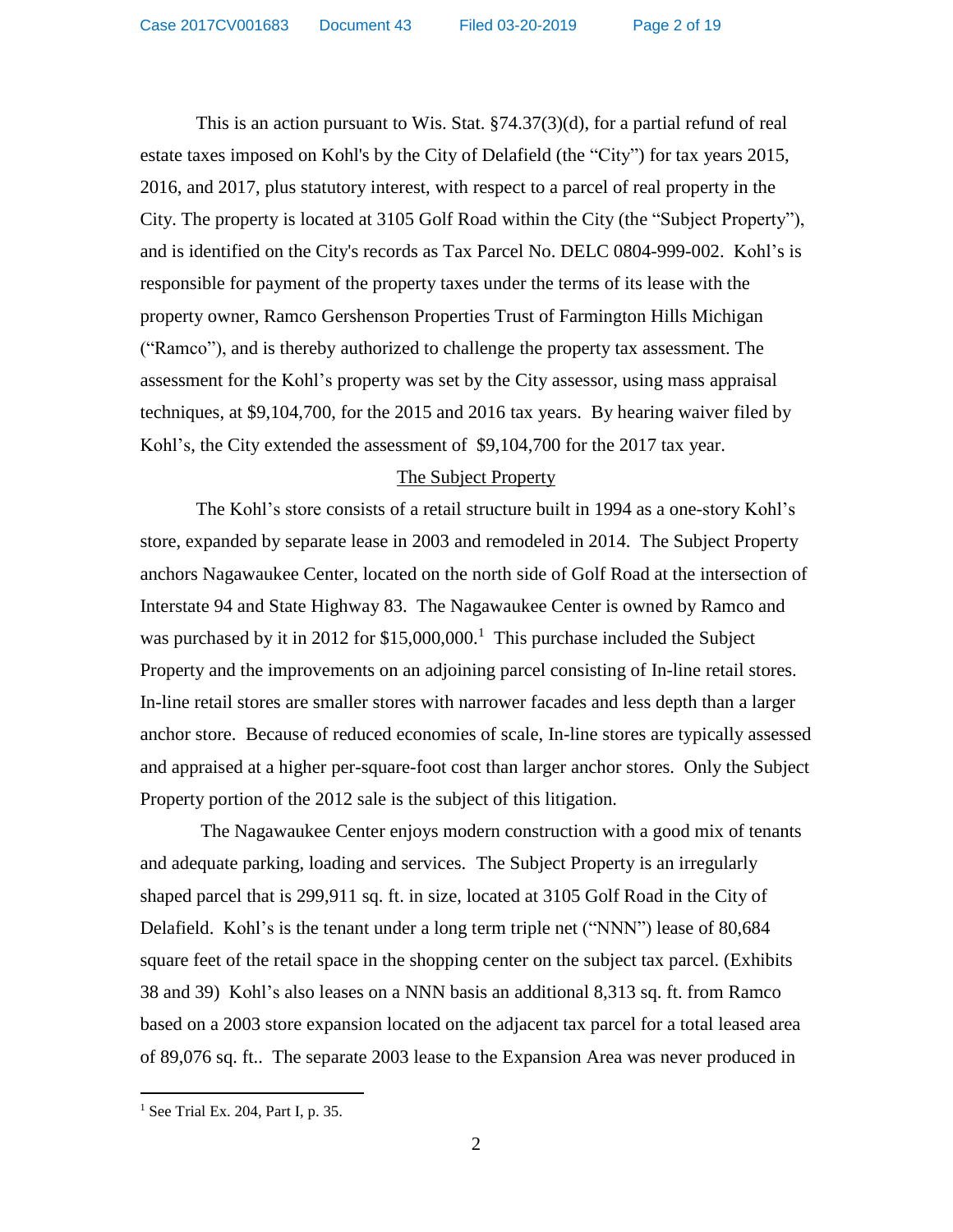response to a Delafield Board of Review subpeona or in connection to this litigation. The approximate floor areas of the three areas of the Subject Property are: Original Area – storage: 7,602 sq. ft.; Original Area – finished retail: 73,276 sq. ft.; Expansion Area: 8,313. The Original Area has a depth of 225 ft. from the front of the building to the back wall. The Expansion Area of the retail building has a depth of about 100 ft.

Situated on this parcel is a retail building containing 89,076 sq. ft. of ground-level building area and an additional 6,725 sq. ft. of mezzanine style second-story storage space. The retail building features include steel beams, masonry block, concrete tilt up panels and a rubber membrane roof. The interior finish is typical for commercial retail buildings and the floor consists of a combination of ceramic tile and carpet.The electrical and HVAC systems are typical and the parcel includes landscaping, goodquality asphalt paving, and good-quality accessibility. At the rear of the retail building is a storage portion that includes a mezzanine with air conditioning and second story storage with 10-foot ceiling heights.

#### 2015 Assessment

For 2015, the City's assessor, Calvin Magnan, initially set the assessment of the Subject Property at \$9,735,300, matching the assessment entered for 2014. Following an Open Book meeting with a representative of Kohl's, Mr. Magnan reduced the 2015 assessment of the Subject Property to \$9,104,700, with an allocation of \$2,419,800 to land and \$6,684,900 to improvements. Kohl's appealed the 2015 assessment of the Subject Property by filing timely objections with the City's Board of Review pursuant to Wis. Stat. §70.47 and otherwise complying with all of the requirements of Wis. Stat. §70.47, except Wis. Stat. §70.47(13). The City's Board of Review heard Kohl's objection and sustained the revised assessment at \$9,104,700. The Wisconsin Department of Revenue determined that the aggregate ratio of the Subject Property assessed in the City was 98.8554199% as of January 1, 2015. For 2015, property tax was imposed on the Subject Property in the City at the rate of \$15.9360337 per \$1,000 of the assessed value for property. Before any First Dollar Credit, the City imposed tax on the Subject Property in the amount of \$145,092.81. Kohl's timely paid the property taxes imposed by the City on the Subject Property for 2015, or the required installment thereof. On January 26, 2016, Kohl's timely and personally served on the City Clerk a Claim for

3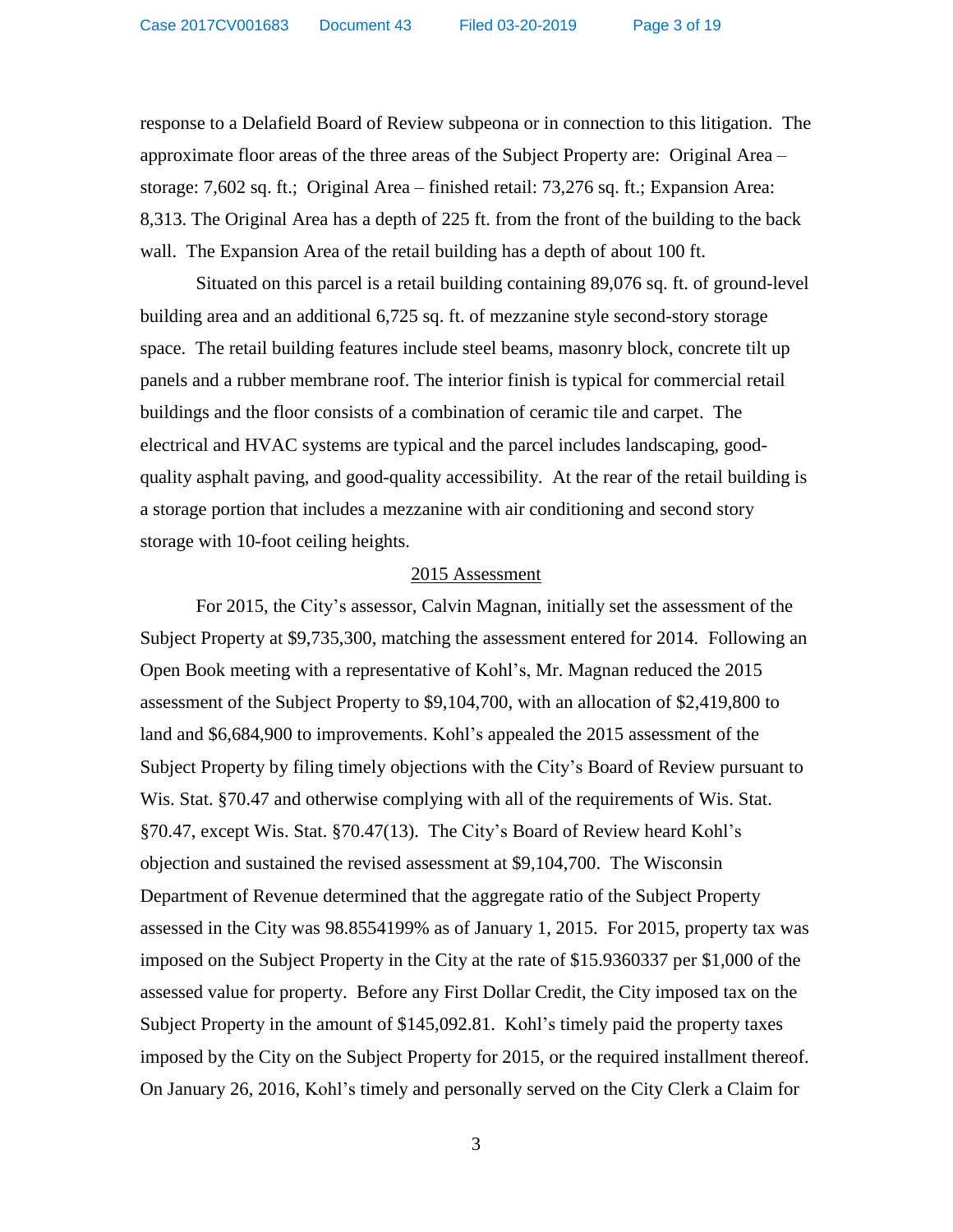$\overline{a}$ 

Excessive Assessment pursuant to Wis. Stat. §74.37(2) ("the 2015 Claim"). Kohl's also served on counsel for the City a Notice of Damages in the Action for Excessive Assessment ("Notice of Damages"). The City did not take action on the claim within 90 days after it was filed and therefore, the 2015 Claim was deemed disallowed.<sup>2</sup>

# 2016 Assessment

For 2016, the City's assessor set the assessment of the Subject Property at \$9,104,700. Kohl's appealed the 2016 assessments of the Subject Property by filing timely objections with the City's Board of Review pursuant to Wis. Stat. §70.47 and otherwise complying with all of the requirements of Wis. Stat. §70.47, except Wis. Stat. §70.47(13). By virtue of hearing waiver pursuant to Wis. Stat. §70.47(8m), the Board of Review sustained the 2016 assessments on the merits. The Wisconsin Department of Revenue determined that the aggregate ratio of the Subject Property assessed in the City was 100.9016895% as of January 1, 2016. For 2016, property tax was imposed on property in the City at the rate of \$15.4473113 per \$1,000 of the assessed value for property. Before any First Dollar Credit, the City imposed tax on the Subject Property in the amount of \$140,643.13. Kohl's timely paid the property taxes imposed by the City on the Subject Property for 2016, or the required installment thereof.

# 2017 Assessment

For 2017, the City's assessor set the assessment of the Subject Property at \$9,104,700. Kohl's appealed the 2017 assessments of the Subject Property by filing timely objections with the City's Board of Review pursuant to Wis. Stat. §70.47 and otherwise complying with all of the requirements of Wis. Stat. §70.47, except Wis. Stat. §70.47(13). By virtue of hearing waiver pursuant to Wis. Stat. §70.47(8m), the Board of

 $<sup>2</sup>$  As part of this process, The Delafield Board of Review did subpoena from Kohl's information about the</sup> income, expenses and leases related to the Subject Property. The subpoena also sought from Kohl's information about the 2012 sale to Ramco that included the Subject Property. As noted, the 2003 Kohl's lease related to the expansion space has never been produced in this litigation, although it appears to have been provided at some point to Mr. MaRous, Kohl's expert appraiser. Moreover, the City strongly complains that the provisions of the lease that was produced required Ramco to support and cooperate with Kohl's in any tax assessment challenge, thereby, in the City's view, placing all documents that Kohl's claimed that it did not have related to the 2012 sale within Kohl's control. While the Court is troubled that Kohl's clearly failed to produce documents that were within its control (2003 expansion lease) and may have failed to produce documents which the Court could impute were within its control (2012 Ramco sale information), the Court chooses to proceed and consider the merits of this litigation, with the factual finding that not all of the documents in Kohl's possession were produced pursuant to the subpoena issued by the City.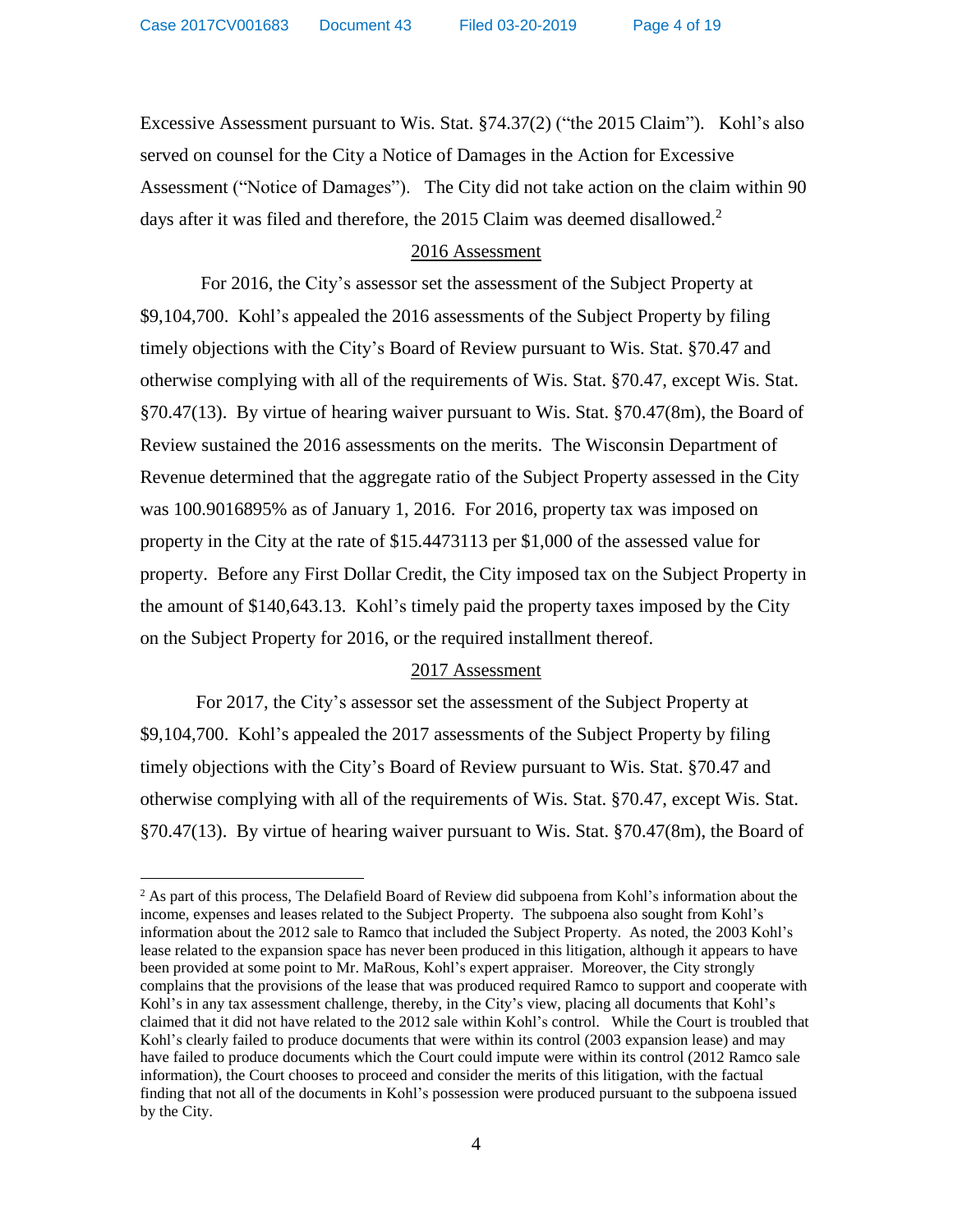Review sustained the 2017 assessments on the merits without a hearing. The Wisconsin Department of Revenue determined that the aggregate ratio of the Subject Property assessed in the City was 97.9637342% as of January 1, 2017. For 2017, property tax was imposed on property in the City at the rate of \$15.1869304 per \$1,000 of the assessed value for property. Before any First Dollar Credit, the City imposed tax on the Subject Property in the amount of \$138,272.44. Kohl's timely paid the property taxes imposed by the City on the Subject Property for 2017, or the required installment thereof. Kohl's has satisfied the procedural prerequisites necessary to bring a Circuit Court excessive assessment action for the Subject Property under Wis. Stat. §74.37(3)(d) for tax years 2015, 2016, and 2017.

#### **STANDARD OF REVIEW**

Wisconsin Statute Section 74.37 allows a property owner to bring a claim for an excessive assessment against the taxation district or county which collected the tax. Wis. Stat. §74.37(2)(a). The Wisconsin statutes require a claimant under Wis. Stat. §74.37 to complete certain procedural requirements prior to bringing a case in circuit court.<sup>3</sup> Review in the circuit court is conducted *de novo*, "without regard to any determination made at an earlier proceeding." *Bloomer Housing Limited Partnership v. City of Bloomer*, 2002 WI App 252, ¶ 11, 257 Wis. 2d 883, 653 N.W.2d 309 (quoting *Nankin v. Village of Shorewood*, 2001 WI 92, ¶ 25, 245 Wis. 2d 86, 630 N.W.2d 141). Ultimately, the circuit court is the arbiter of the weight and credibility of the evidence, and of any inferences drawn from that evidence. *Bonstores Realty One, LLC v. City of Wauwatosa*, 2013 WI App 131, ¶ 10, 351 Wis. 2d 439, 839 N.W.2d 893.

In a Section 74.37 action, the circuit court begins with the presumption that the City's assessment is correct. Wis. Stat. §70.49(2); *Bonstores*, 2013 WI App 131, ¶ 5. Wisconsin Statute Section 70.49 requires City assessors to attach an affidavit to the assessment roll when they report their conclusion, which is "presumptive evidence that all such properties have been justly and equitably assessed in proper relationship to each other." Wis. Stat. §70.49(2). The assessment is presumed correct unless the taxpayer

 $3$  The parties stipulated to the fact that Kohl's met all of the jurisdictional requirements to bring this action and that the Court's determination of valuation for the tax year 2016 will also apply to the tax year 2017. (Tr. I 5:12-7:2 and Trial Ex. 1).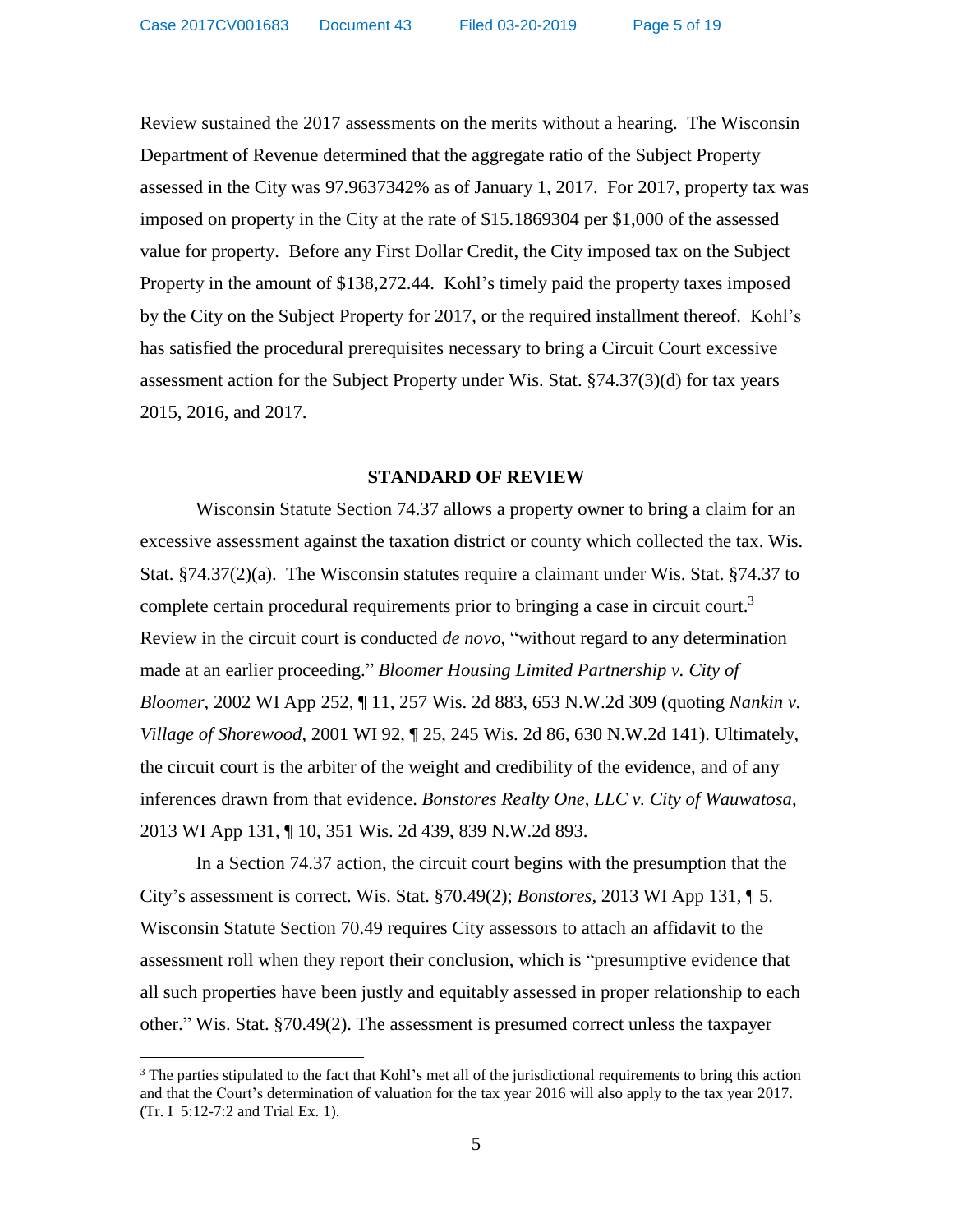presents "significant contrary evidence" or shows that the assessment does not apply the principles of the Wisconsin Property Assessment Manual (the "Manual"<sup>4</sup>). *Bonstores*, 5. The presumption that the City's assessed value is correct does not disappear simply because contrary evidence exists. *Id.*, ¶ 9. Rather, the Court "retains the obligation to weigh the competing evidence, including the presumption, and to determine whether the presumed fact is more probable than not." *Id.* Failure to provide sufficient persuasive evidence to rebut the presumption that the assessment represents fair market value entitles the City to judgment based on the presumption. *Id.*, ¶ 10.

Article VIII, Section 1 of the Wisconsin Constitution, the Uniformity Clause, requires that the "rule of taxation shall be uniform…" Wis. Const. Art. VIII, §1; WPAM 7-10. A taxpayer bears the burden of proving a uniformity violation. *Noah's Ark Family Park v. Bd. of Review of the Village of Lake Delton,* 210 Wis. 2d 301, 318, 565 N.W.2d 230 (Ct. App. 1997)Pursuant to the Manual's glossary, uniformity is the "constitutional requirement that the taxable property must bear its proportionate share of ad valorem basis taxes. As applied to assessing, a condition wherein all properties are assessed at the same ratio to market value ..." (WPAM §G-7.) A tax conforms to the Uniformity Clause if it meets the following standards:

1. For direct taxation of property, under the uniformity rule there can be but one constitutional class.

2. All within that class must be taxed on a basis of equality so far as practicable and all property taxed must bear its burden equally on an ad valorem basis.

3. All property not included in that class must be absolutely exempt from property taxation.

4. Privilege taxes are not direct taxes on property and are not subject to the uniformity rule.

5. While there can be no classification of property for different rules or rates of property taxation, the legislature can classify as between property that is to be taxed and that which is to be wholly exempt, and the test of such classification is reasonableness.

6. There can be variations in the mechanics of property assessment or tax imposition so long as the resulting taxation shall be borne with as nearly as practicable equality on an ad valorem basis with other taxable property.

<sup>4</sup> Assessments must be set in conformance with the Manual. Wis. Stat. §70.32(1). All references to the Manual are to the 2015 or 2016 version, depending upon applicable tax year, and will be abbreviated WPAM.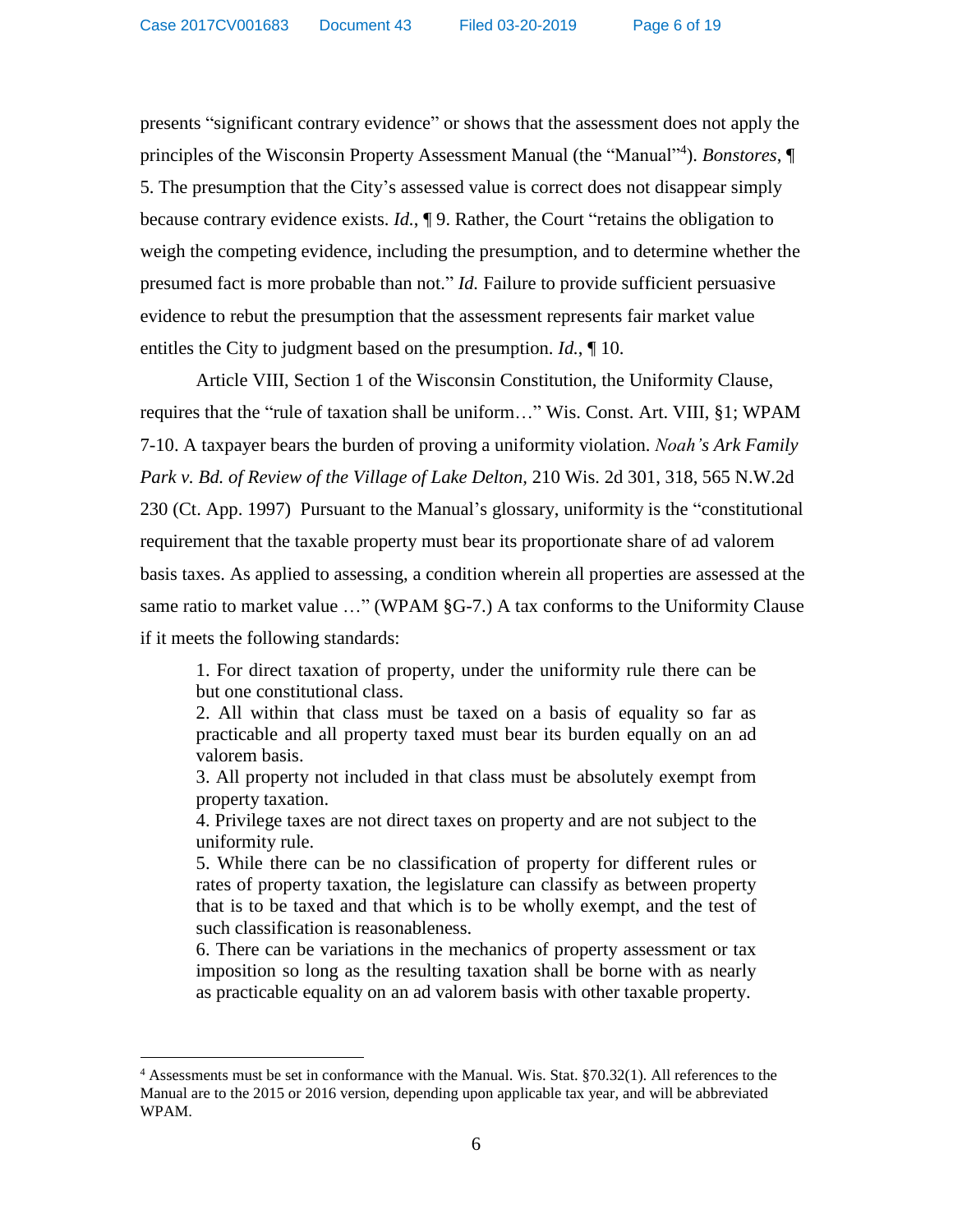Case 2017CV001683 Document 43 Filed 03-20-2019

 $\overline{a}$ 

*Gottlieb v. City of Milwaukee*, 33 Wis. 2d 408, 424, 147 N.W.2d 633 (1967).In order to ensure compliance with the Uniformity Clause, Wis. Stat. §70.32(1) requires that assessors value property "from the best information that the assessor can practicably obtain…." *State ex rel Levine v. Board of Rev. of the Village of Fox Point*, 191 Wis. 2d 363, 372, 528 N.W.2d 424 (1995).

To determine fair market value, Wisconsin has a three-tiered valuation hierarchy, often referred to as the Markarian hierarchy. *Adams Outdoor Advert., Ltd. v. City of Madison*, 2006 WI 104, **[1]** 34, 35, 294 Wis. 2d 441, 717 N.W.2d 803. The best evidence of fair market value, Tier One, is an arms-length sale of the subject property. The next best evidence of value, Tier Two, is derived from the sale of similar properties, known as the sales comparison approach. A sales comparison approach generally uses recent market value sales of comparable properties to derive a value for the subject property. (WPAM §7-23.) If there has been no arms-length sale, and there are no reasonably comparable sales, an assessor may use a Tier Three assessment methodology, such as the cost approach or income approach.

#### **TRIAL TESTIMONY**

**Mr. Calvin Magnan.** Mr. Magnan, of Magnan Assessment Services, is the City of Delafield assessor. Magnan Assessment Services provides assessment sevices to a number of communities mostly in southern Wisconsin. It served as the assessor for the City of Delafield from 1991-1997 and then from 2013 until the present. Mr. Magnan testified that he used a mass appraisal process to perform an annual market equalization of the 2,450 properties in the City of Delafield in  $2014$ <sup>5</sup> Mr. Magan described that all verified market sales would be input into a computer program and:

[W]e take our model, cost model to generate values, apply it against sale prices, and once we are comfortable with our adjustments to the model we apply the model uniformly to the community.

Trial Tr. Day 2, p. 191. Mr. Magnan stated that for commercial properties, he used a product call the Marshall and Swift CAMA or computer assisted mass appraisal program to generate the property values in 2014. Marshall and Swift is a valuation service which

<sup>5</sup>A full reevaluation was not performed in 2014 as there were not physical inspections of the interiors of all the properties in the Delafield community.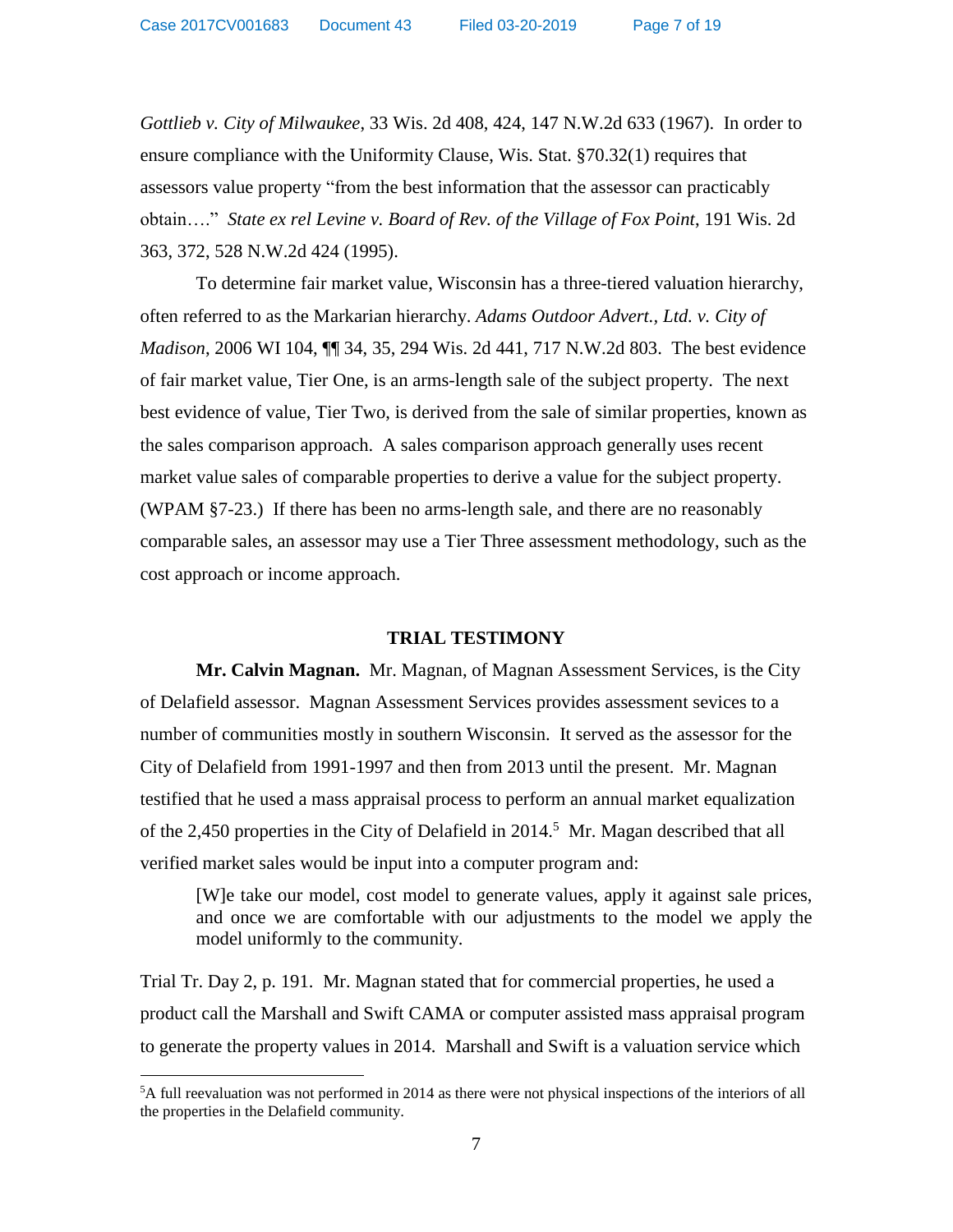estimates the value of a variety of structures (ex: Discount Store, Power Center, Shopping Center, Big Box Anchor, Neighborhood Center, etc) in the commercial category throughout the United States and its regions. $6$  Mr. Magnan explained that for the 2014 annual market equalization, he input the sales data of all categories of commercial property from the prior three assessment years (2011-2013) along with other data requested by the program (ex: style of building, type of construction, building heights, year of construction and effective remaining life, etc) and performed "hundreds and hundreds" of test runs of the computer data, making adjustments each time so that the final assessments can be as close as possible to the actual prior sale data.<sup>7</sup> Because the Swift and Marshall CAMA design is based upon national and regional data, included in this process were adjustments known as "local cost modifiers" performed by Mr. Magnan to adjust the model to reflect the true value in the local Delafield community. This adjustment resulted in an increase in assessed value for commercial structures in Delafield of just under 10%. ("the 109.8 percent is a number that I generated based off of the base cost to match the market sales...[and was] applied to all commercial properties in the City of Delafield."). Trial Tr. Day 2, p. 206. Through this process, it was inferred that Delafield could set a fair and equitable assessed value on properties in their community without having to go through the obstacle and expense of an individual appraisal for each property.

Mr. Magnan was clear that included in the sale data used for the mass-appraisal in 2014 was the \$15,000,000 sale price for both parcels of property located at 3131 Golf Road and 3105 Golf Road in the City of Delafield consisting of the Subject Property and the adjoining In-line property sold in 2012. <sup>8</sup>

 $6$  For residential properties, which is not at issue here, Mr. Magnan utilized the Wisconsin property assessment model for the 2014 reassessment.

 $7$  Kohl's included a line of questioning regarding whether Mr. Magnan "double counted" walls or HVAC equipment. This Court concludes that after reviewing this issue on both direct and cross-examination that the evidence did not sufficiently establish Kohl's complaint of "double-counting" and therefore, this Court declines to make any findings that any "double-counting" occurred during the CAMA process.

 $8$  A major complaint of the plaintiff was that Mr. Magnan used the \$15,000,000 2012 sale price which included the Subject Property was not apportioned among the parcels. This Court specifically finds that this sale was an arms-length transaction, that the assessor utilized the same and applied the resulting information uniformly to all commercial properties assessed in the City of Delafield and the CAMA cost inputs for all properties, including the Subject Property permitted the use of this sale even if the sale could not be used by an individual property appraiser as Type 1 sale.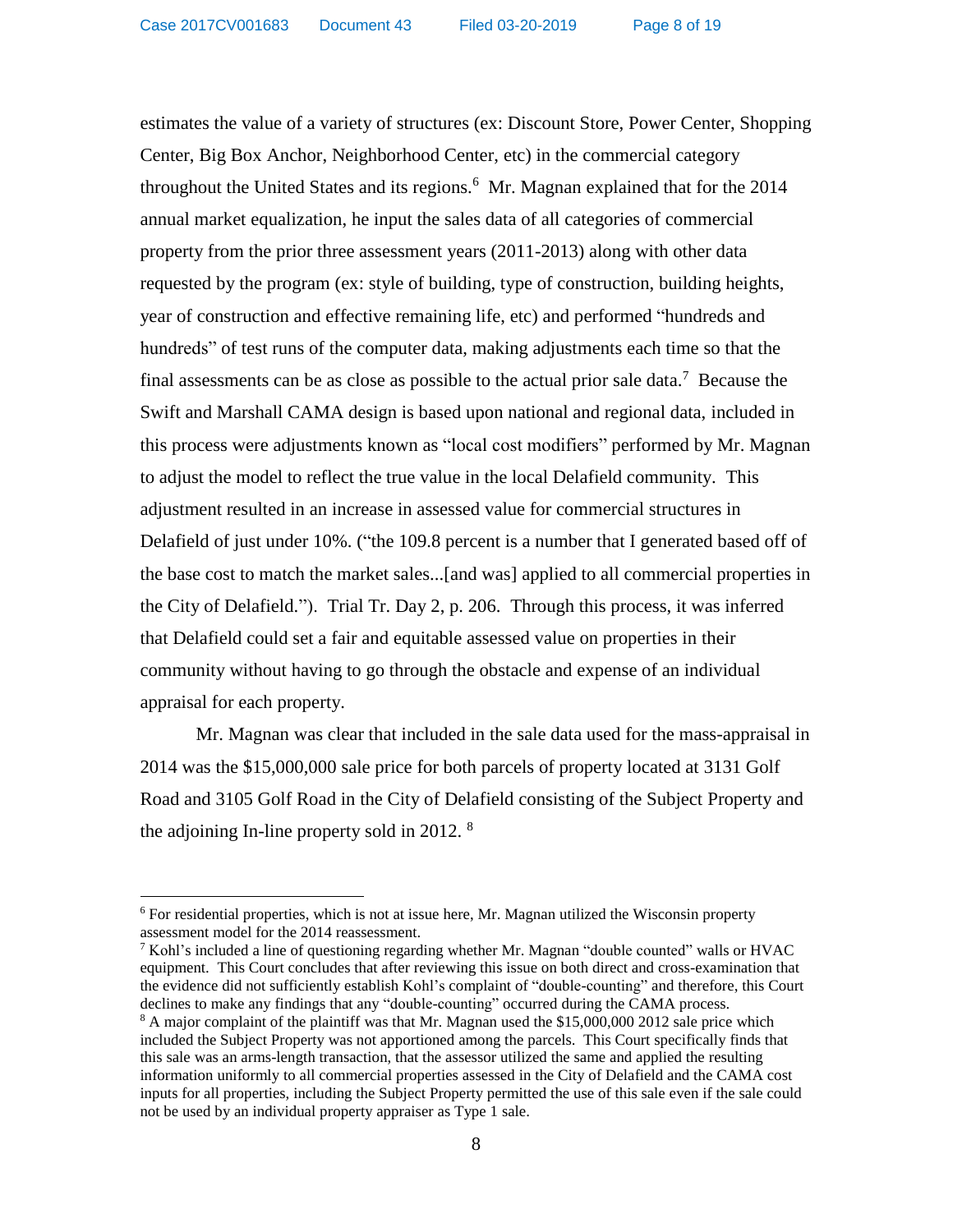**Mr. Michael MaRous.** Mr. MaRous is an appraiser, hired by Kohl's, who produced a report assessing the Subject Property to have a fee simple value of \$5,600,000 for the relevant tax years. In his report, Mr. MaRous discounted the usability of the 2012 \$15,000,000 sale by opining that:

[T]he subject property was purchased as part of a multiproperty *leased fee acquisition* in June 2012. The property was purchased along with the adjoining retail strip center for a reported price of \$15,000,000. The grantor was Meridian Delafield Ltd Partnership and the grantee was Ramco-Gershenson Properties, LP. It should be noted that this acquistion of the subject property and the adjoining strip center as leased is not germane to this analysis as the purpose of this appraisal is to arrive at a value of opinion of the subject property's *fee simple* value position. Also, the inclusion of the adjoining strip center and of the much smaller retail units in the purchase skews the purchase price.

Trial Ex. 21 at p. 21-8 (italics in original). Therefore, Mr. MaRous disputed the ability of the City assessor to use this most recent sale information. Instead, Mr. MaRous moved to a Tier 2 and Tier 3 analysis of the Subject Property. Mr. MaRous first concluded that the highest and best use for the Subject Property was as "a planned retail development." On direct, counsel solicited broad opinions from Mr. MaRous about the stability of the retail stores in a variety of market segments over an uncertain time period. For example, when asked about the demands of the marketplace for Big Box retailers, Mr. MaRous testified:

Ah, basically the size and depth limits the market. The market is exceptionally competitive, and over the last decade there's been numerous of these type users that have had failing business models or have struggled. The explosion of Ecommerce has had a significant impact on the demand for what's called this brick and mortar type space. The other issue is Amazon has basically exploded. Obviously that's E-commerce, but all the successful retailers are doing Ecommerce but Amazon is probably the one that's impacted them the most and it's impacted from the grocery stores all the way up to the very larger users, you know, such as Walmart, and basically there's been an oversupply of the space and there have been alternate uses for some of the space, many of it because the size is wrong or it's necessary to break them up at significant cost, and many times they're razed for redevelopment.

Discussing the specific store brands included in this general discussion of the retail

marketplace contained in his report, Mr. MaRous testified:

Yes. So it basically talks about either stores that are no longer in the market, that were in the market not too long ago or are liquidating stores or reducing their stores. So going from the general such as the Home Depot Expo Design Center,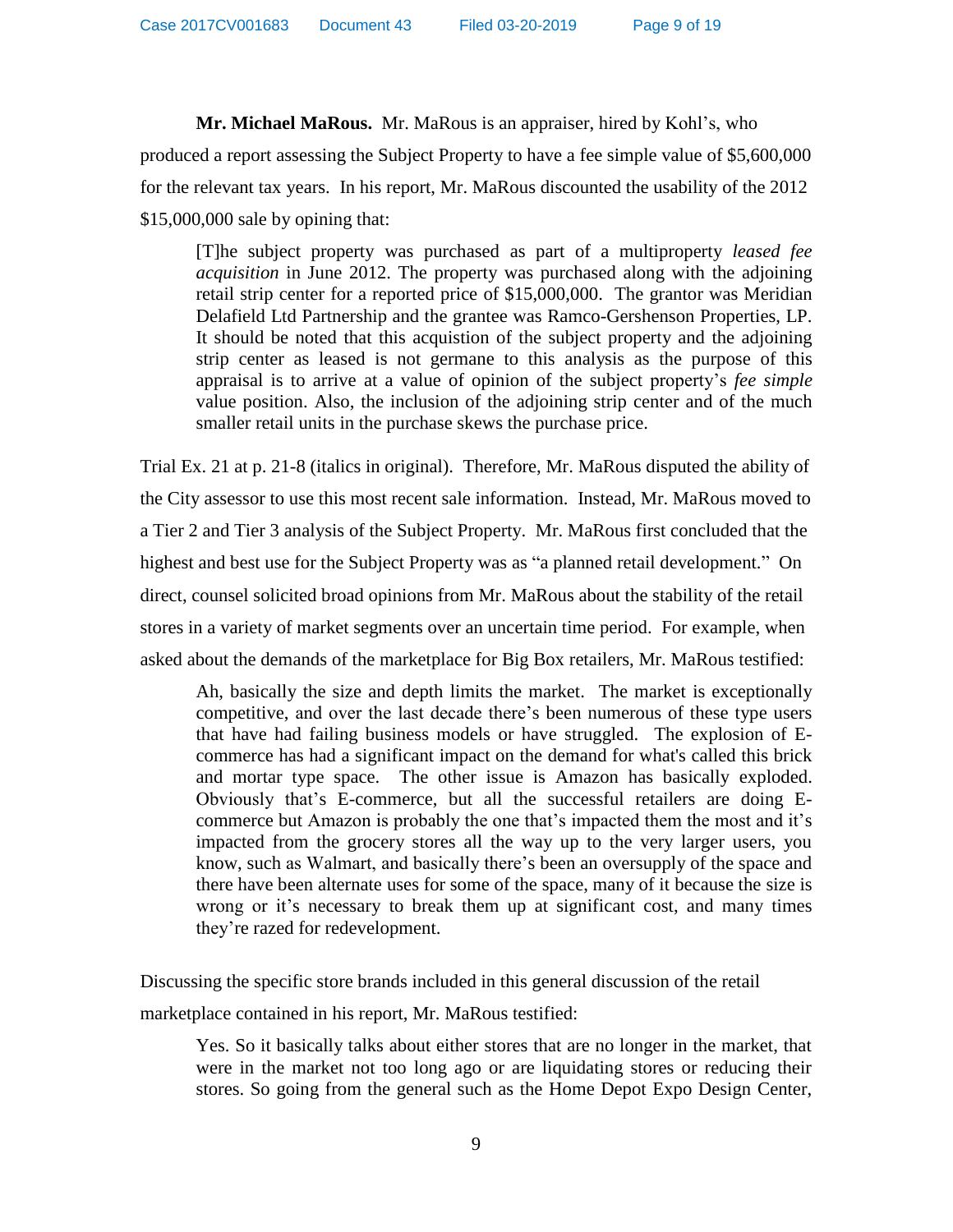the Sears Great Indoors, Montgomery Wards, et cetera, then to electronic, Circuit City, Comp USA, you know, the reduction in size of Best Buy stores, and then office supply, merger of Office Max and Office Depot. Book stores have been particularly hit hard. Boarders Books, B Dalton, Walden Books are basically out of the market, and then furniture stores, Levitz, Wickes, Bombay Company; home improvement, Builders Square, and, you know, as the reading goes on there's a continual change such as Toys R Us and Bon-Ton, which were both in a very weakened condition as of the dates of value. So it's just kind of discussing the evolution of these stores.

### Trial Tr. Day 1, p. 19-20.

As for comparable sales, Mr. MaRous selected: (1) the sale of a Walmart store in the City of Delafield across the freeway from the Subject Property, where Walmart was a long-term leaseholder and bought out the owner under the rights established in its lease in October of 2015; (2) the sale of a Sentry Foods grocery store located on West Oklahoma Avenue in the City of Milwaukee which was sold in May of 2011; (3) the sale of a Pick 'n Save grocery store to a car dealership in the City of Waukesha in April of 2015; (4) & (5) two former American TV stores which had closed located in Madison and Oak Creek, WI and which were purchased at bankruptcy auction in April, 2014; and, lastly, (6) another former American TV store located in Waukesha, WI which had closed and which was purchased out of receivership in April, 2014. With adjustment set forth in the report, Mr. MaRous concluded the \$5,600,000 value of the Subject Property for 2015 and 2016. As for the cost approach, Mr. MaRous analyzed comparable land values and concluded that the land value for the Subject Property was \$8.00 sq. ft. or a total value of \$2,400,000. Additionally, Mr. MaRous performed a Tier 3 costs analysis for the Subject Property. Using a CoreLogic SwiftEstimator and applying the category of "discount store" for the full retail areas and the 2003 In-line expansion area (82,351 sq. ft.) and the categories of "interior space, office and storage warehouse" (6,725 sq. ft.) for the storage and mezzanine area, and subtracting for depreciation and functional obsolescence, Mr. MaRous concluded an improvement value of \$4,099,397 or a total value including land of \$6,500,000 (rounded) for 2015 and a value of \$4,022,577 or a total value including land of \$6,400,000 (rounded) for 2016. Lastly, Mr. MaRous utilized the Tier 3 income

10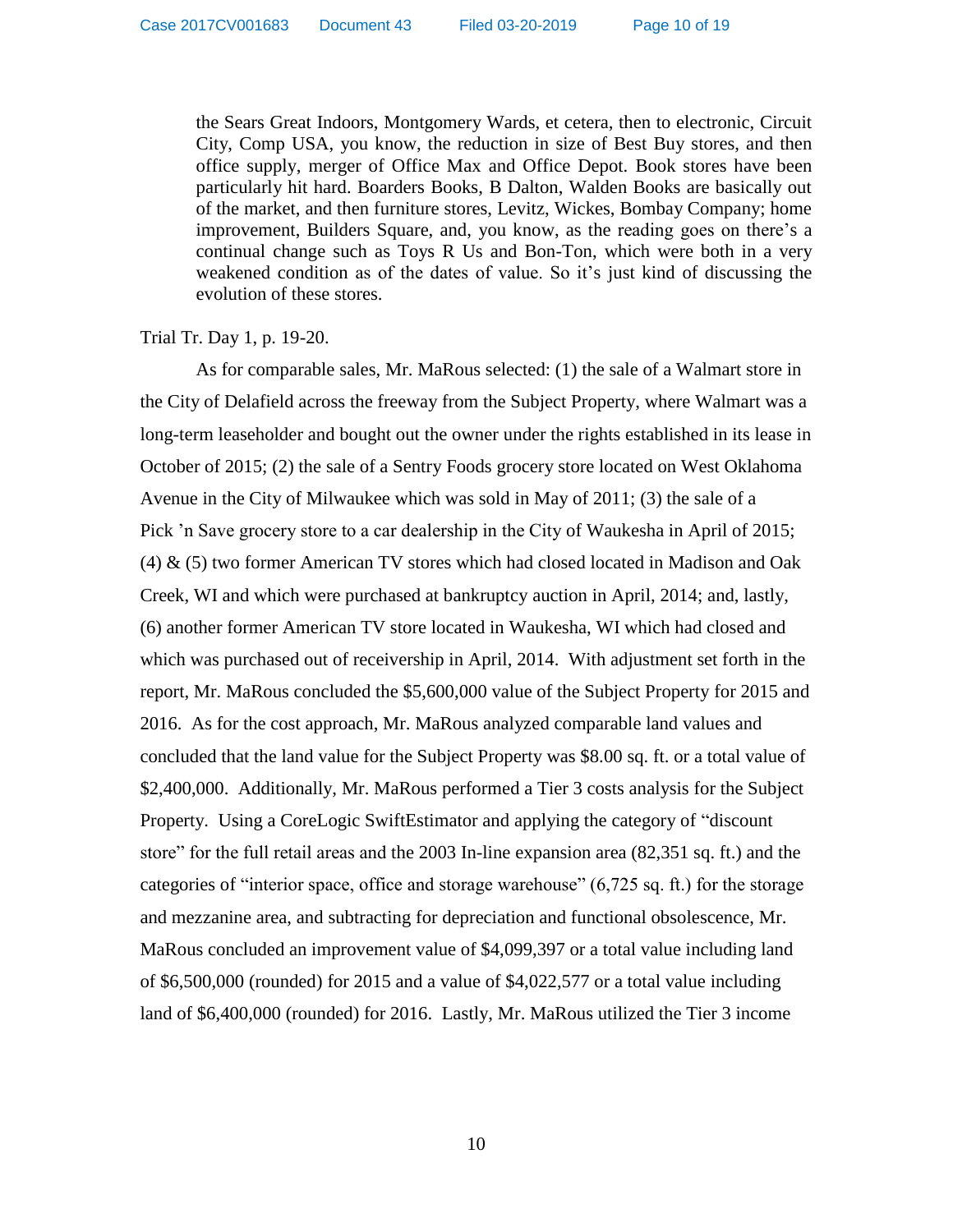method of valuation utilizing the lease information<sup>9</sup> by making comparisons for rental rates and assuming vacancy and capitalization rates and including a deduction for operating expenses. Under this income approach, Mr. MaRous reached a conclusion of value for 2015 and 2016 of \$4,750.000.

**Mr. Larry Nicholson.** As part of this litigation, the City of Delafield retained the appraisal services of Larry Nicholson, who produced a report with a letter addendum<sup>10</sup> establishing the value of the subject property for 2015 at \$8,923,000 and 2016 at \$9,016,000. Mr. Nicolson's conclusion as to value was within 2% of the City appraiser's value for 2015 and within 1% of the City appraiser's value for 2016.

In his report and testimony, Mr. Nicholson stated that the highest and best use of the Subject Property was as "a single-occupant retail store." Although the Subject Property sold in 2012 for \$15,000,000, Mr. Nicholson opined that he could not utilize this sale as a Tier 1 recent sale<sup>11</sup> in his appraisal because there had not been an apportionment of the sale value tied to the Subject Property and to the adjoining In-line parcel. However, it was also clear from Mr. Nicholson's testimony that this sale was useful in some of his "reasonability" checks which supported his valuation conclusions.

Like Mr. MaRous, Mr. Nicholson's primary method of valuation of the Subject Property used the Tier 2 method of sales comparison. Before selecting properties for comparison, Mr. Nicholson first concluded that the most probable buyer of the Subject Property would be "an investor or investment group or institution investor such as a REIT that would look to the subject's ability to generate an income stream." Trial Tr. Day 2, p. 96. This was the type of purchaser of the Subject Property when it sold in 2012 for \$15,000,000. Further, Mr. Nicholson testified that when reviewing properties for comparison under this Type 2 method, he looks for properties that share similarity in

<sup>9</sup> It was evident at trial that Mr. MaRous did not have and had not reviewed the original lease terms related to the Subject Property prior to issuing his report despite having requested the same from the plaintiff. Regarding such lease documents and subsequent to issuing his report, Mr. MaRous testified "I did get it, I did review it, and it didn't affect my conclusions." Tr. Trans. Day 1, p. 129.

<sup>&</sup>lt;sup>10</sup> After issuing his appraisal report, Mr. Nicholson became aware that although Kohl's expanded its footprint in 2003 by 8300 sq.ft., such expansion included the building space only and not the land under the building. Mr. Nicholson's original report included a value for all land underlying the subject building. Therefore, Mr. Nicholson issued a letter addendum reducing his original opinion as to value for 2015 by \$277,000 and for 2016 by \$284,000. See Trial Ex. 206.

 $11$  Mr. Nicholson included in his report a statement that under the applicable appraisal standards that an appraiser must analyze all sales of the Subject Property that occurred within the three years prior to the effective date of the appraisal. Ex. 204, Part 1, p. 45.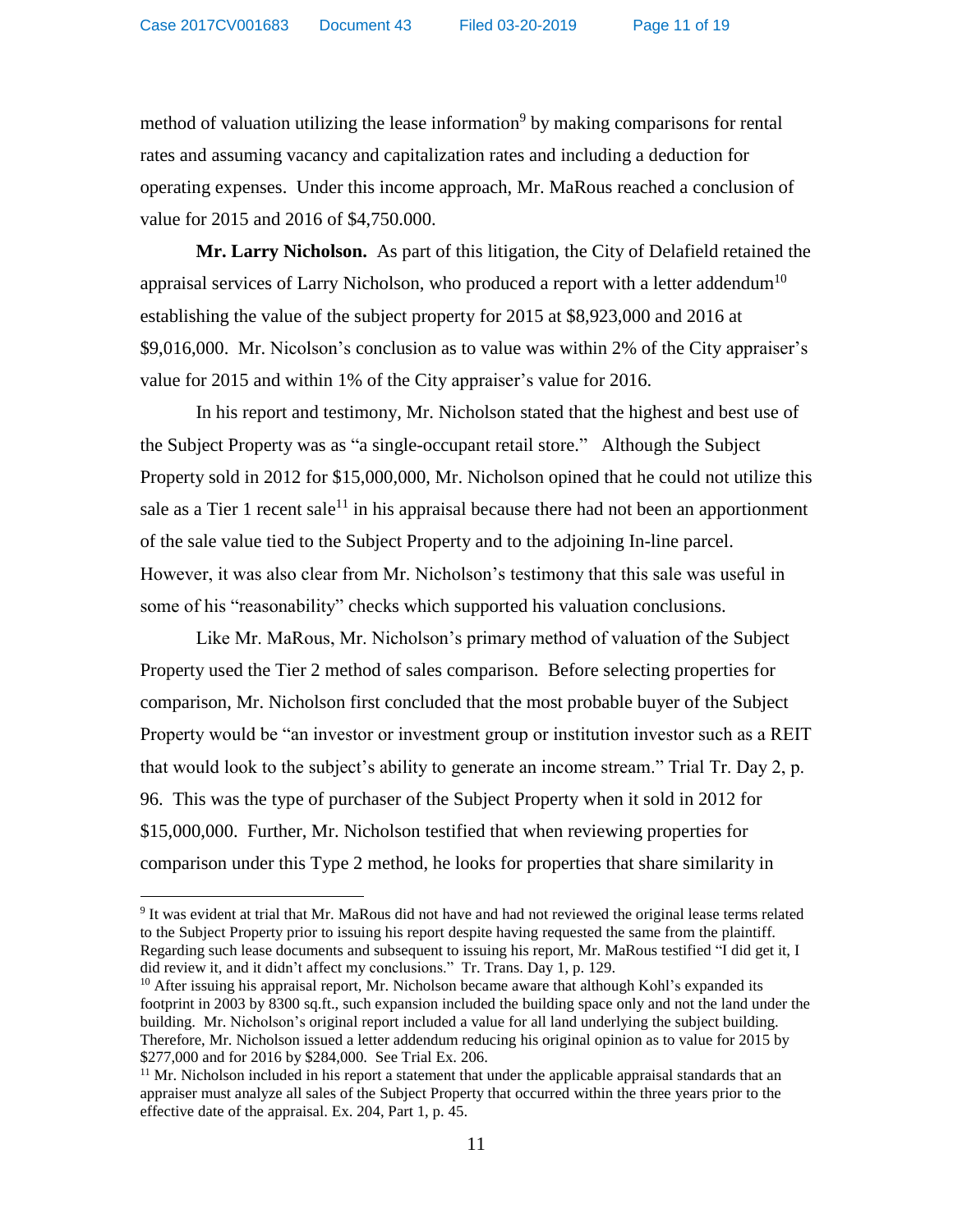physical (i.e. square footage, age, commercial classification), locational and economic (i.e. vacant or occupied, in transition or distressed) characteristics. All of the Subject Property had been under long-term lease since its construction in 1994, with 5 years left on the lease on the date of the 2015 assessment. In this respect, Mr. Nicholson stated expressly:

I didn't consider any of the vacant stores. Any vacant stores, I call them distressed stores, high vacancy, or dark buildings, those were not included because they were not occupied at the time and the most probable—the market segment for the [subject] property is—highest and best use is an occupied building.

Trial Tr. Day 2, p. 96-98. Mr. Nicholson included one property that was also included by Mr. MaRous, the Delafield Walmart located across the freeway from the Subject Property. True to the statement set forth above, Mr. Nicholson included six other properties as comparable sales including two Hobby Lobby stores in Brookfield and Franklin, WI, three Shopko stores in Madison, Monona and Sussex, WI and a big-box, two-tenant store (Bed, Bath and Beyond and Gordman's) in Kenosha, WI. The sale periods for these stores was between 2013 and 2016 and the date of construction was 1983 and after. The buyers were institutional investors or REITS, with the exception of the Delafield Walmart where the buyer appears to be a corporate (Walmart) trust. Mr. Nicholson's comparable sales analysis considered market trends in vacancy rates, capitalization rates, traffic counts, employment rates, sales price per square foot trends, etc. Moreover, Mr. Nicholson's testimony gave enhanced focus on the Delafield retail submarket, which Mr. Nicholson has personal knowledge of. He described this market as "a strong retail market" where vacancies were quickly filled during the relevant time period. Using the comparable sales approach, Mr. Nicholson concluded that the 2015 and 2016 value for the subject property was \$8,923,000 and \$9,016,000, respectively.

Mr. Nicholson also used the Tier 3, income approach<sup>12</sup> because the Subject Property had a lease in place with a contract rent which, if the rent is at market level<sup>13</sup>, can be used to value the property. Mr. Nicholson observed that if a Tier 3, income

 $12$  Unlike Mr. MaRous, Mr. Nicholson specifically declined to include a Tier 3 cost approach stating the "[c]ost approach was not needed…[For] newer buildings five years or less, it's an applicable approach, but after that it's not very applicable." Trial Tr. Day 2, p. 91-92; Trial Tr. Day 3, p. 191.

<sup>&</sup>lt;sup>13</sup> Mr. Nicholson testified that four of the six properties selected for rent/lease comparison were also sales comparison properties.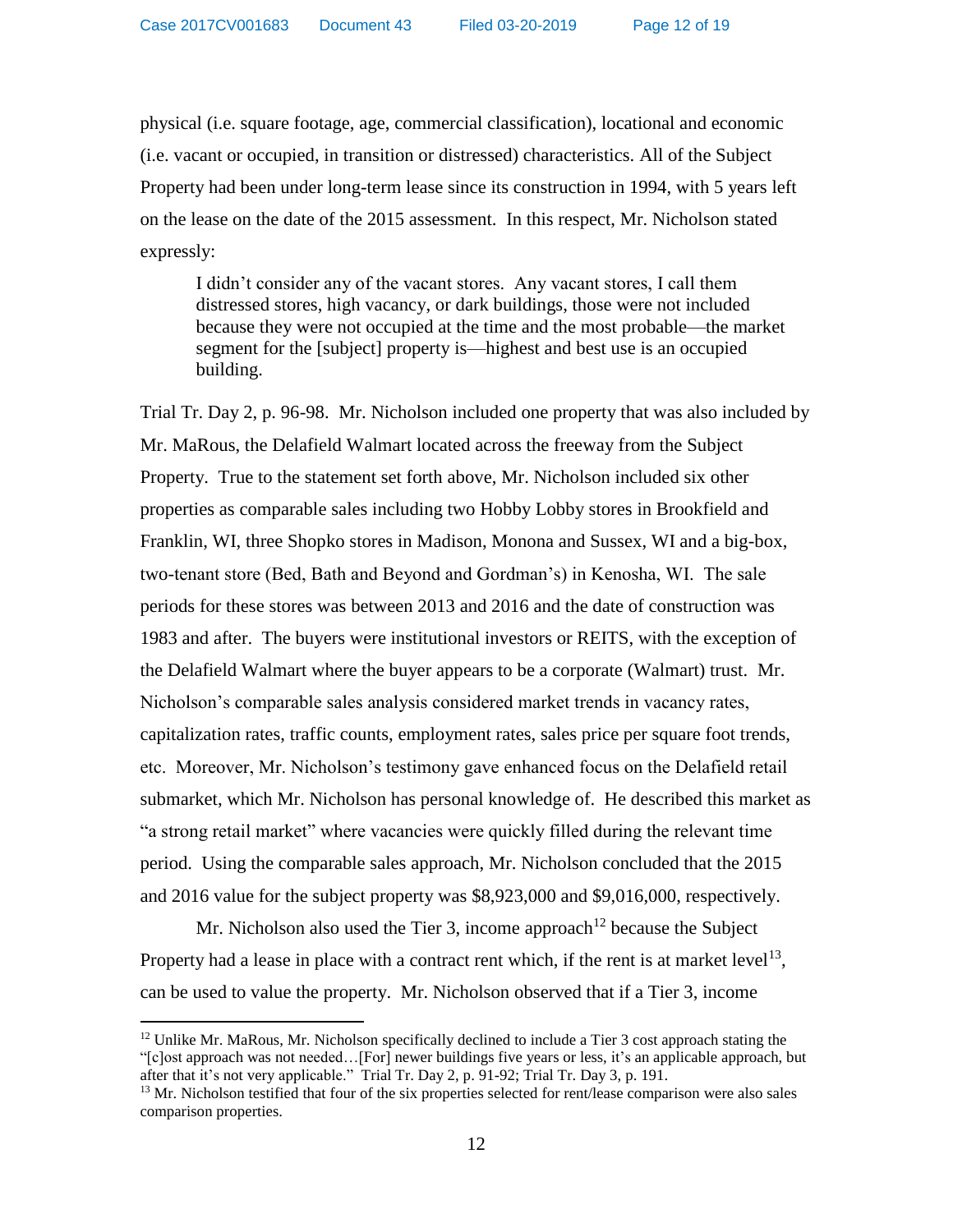approach to value can be used, it serves as a check on the "reasonableness" of the other valuation methods used (e.g. sale comparison). Mr. Nicholson compared the rent comparables with the location, age, condition, interior finish, size, traffic counts and vacancy rates and then made adjustments in comparison to the Subject Property. Mr. Nicholson knew that the Subject Property rent was at \$8.12 sq. ft.<sup>14</sup> Through his analysis of lease comparables, he found the appropriate market rent would be \$8.50 to \$9 a square foot. Mr. Nicholson also compared, using the same type of analysis, properties with "asking rents" on the appraisal dates and reduced the same by 15% to account for lease negotiation. This process revealed a market rent range of \$8 to \$9 a square foot. From all of this Mr. Nicholson concluded that the rent paid by Kohl's of \$8.12 sq. ft. was market rent. Next, Mr. Nicholson reduced rent income flows by a vacancy rate (which was relatively low due to the strong Delafield submarket) to reach the "effective gross income" and then subtracted estimated operating expenses in order to reach "net operating income." From there, Mr. Nicholson made an assumption for the appropriate capitalization rate. To reach this estimate, Mr. Nicholson studied investor surveys in the same market segment as the Subject Property with the same probable buyer and highest and best use and with comparable building age and size, etc. From all this Mr. Nicholson concluded a capitalization rate of 7.5% for 2015 and 7.25% for 2016.<sup>15</sup> Using all of this information, Mr. Nicholson concluded that Tier 3, income approach resulted in a valuation of the Subject Property of \$9,200,000 (rounded) for 2015 and \$9,500,000 (rounded) for 2016. Further, Mr. Nicholson, using this Tier 3, income approach analysis, concluded that his Tier 2, sales comparison conclusions were reasonable.

**Dr. Thomas Hamilton.** Dr. Hamilton was called by the City of Delafield and is a professor of real estate with Roosevelt University in Chicago. He testified in review of Mr. MaRous's appraisal. He was strongly critical of the analysis and assumptions used by Mr. MaRous. For example, Dr. Hamilton testified:

Mr. MaRous limited his view of the concept of fee simple to mean only vacant and available properties can be considered as comparable to a subject property. If

<sup>&</sup>lt;sup>14</sup> Again, Mr. Nicholson did not know what the specific rent was for the 8300 sq. ft. of 2003 expansion space because Kohl's had not provided this lease during the litigation to the City. As a result, Mr. Nicholson included the \$8.12 sq. ft. rent for this area.

<sup>&</sup>lt;sup>15</sup> As a check on this analysis, Mr. Nicholson observed that the 2012 sale of the Subject Property was at a 7% capitalization rate.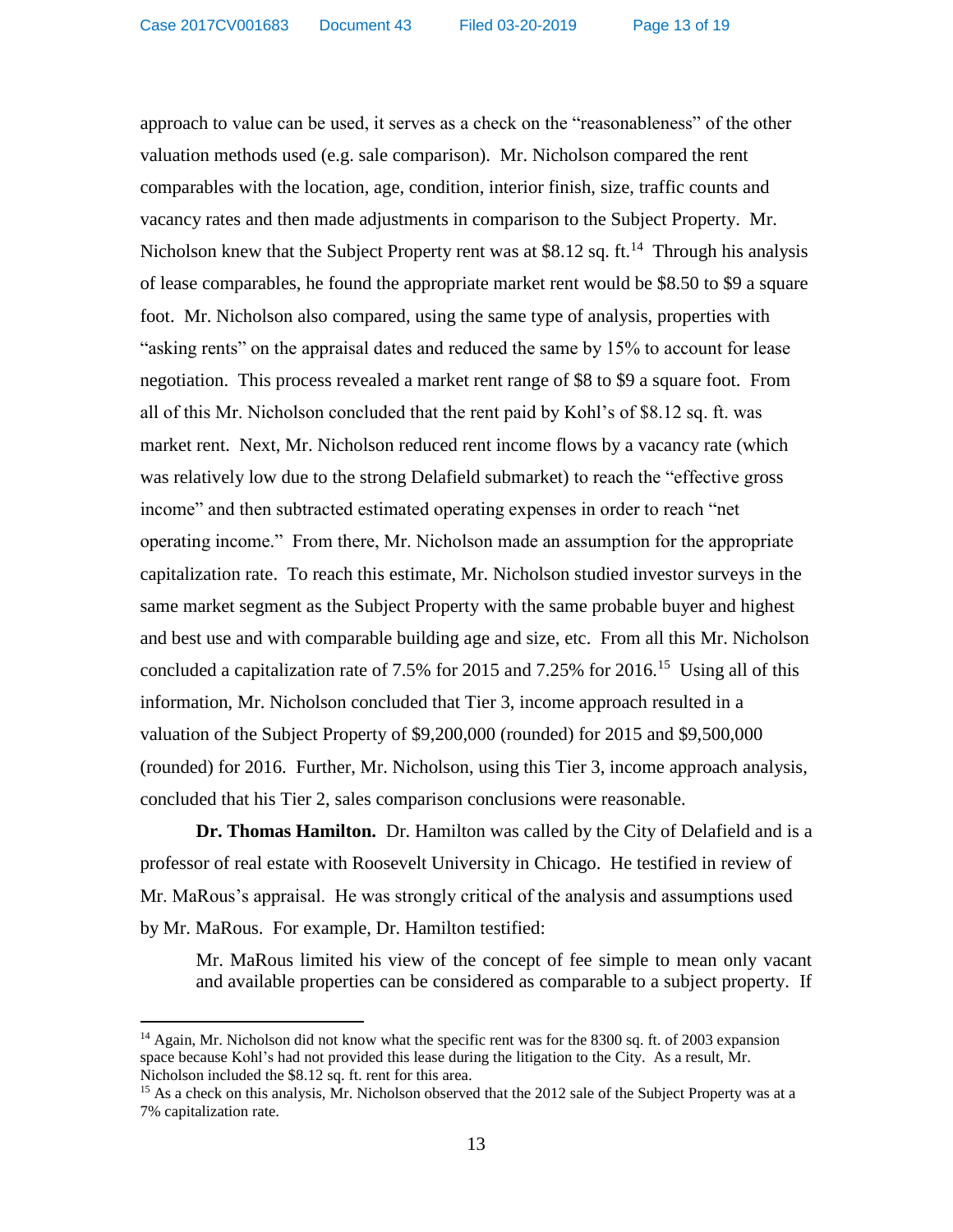this property were vacant then his methodology would fit with the economic reality of the subject property. However, the subject property is not vacant and therefore he suspends reality by making the property vacant and therefore does not really reflect the market valued of the subject property. A fee simple valuation requires an appraiser to look to the market for indications of value, income, rates, costs, economic potential, a variety of things that would come into play, and fee simple is the full bundle of rights ownership, and that is what I want to stress is ownership of the real estate….In Mr. MaRous's report he—he presumed that in order to conduct a fee simple market value of the property for property tax purposes in Wisconsin required the appraisal development to only look at vacant and available properties, whether it's in a sales comparison approach or an income approach, and what that does its it skews the analysis to a non-real component for an occupied property. So it creates a hypothetical and it's a hypothetical that exists because its contrary to fact.

Tr. Trans. Day 4, p. 87-91. Additionally, Dr. Hamilton revealed what apparently are academic skirmishes over the methodology of valuation used by Mr. MaRous in this and other cases and a series of point/counterpoint articles penned to attempt to persuade the reader of the righteousness and folly of the cause.<sup>16</sup>

**Mr. Gary Battuello.** Mr. Battuello was called by Kohl's as a real estate appraiser who provided a review report analysis for the appraisal report issued by Mr. Nicholson and the review report issued by Dr. Hamilton. Mr. Battuello criticized Dr. Hamilton for including in the materials that he relied upon his own published article. He also argued that Dr. Hamilton's "opinions regarding property rights push the review to disfavor the fee simple analysis and look to a leased fee analysis." Similarly, Mr. Battuello criticized Mr. Nicholson's sales comparison and income analysis because "the premise of value is a leased fee premise…or leased fee property rights appraised" as opposed to a fee simple premise for appraisal. Overall, Mr. Battuello draws a sharp distinction between the required fee simple analysis and the value of a leased fee property and complains that the professional witnesses called by the City fail to appreciate the significance of this distinction and the effects of this distinction on the economic value of the Subject Property.

<sup>&</sup>lt;sup>16</sup> During the trial, the Court observed that this week-long presentation has become a "road-show" of sorts, traveling from courthouse to courthouse across Wisconsin. The witnesses appeared to well-know each other's work and opinion as they have testified against each other with great frequency. For example, Dr. Hamilton, testifying about Mr. MaRous's opinions, stated "It's not the first time I've reviewed his work…He does the same every time and he does it wrong."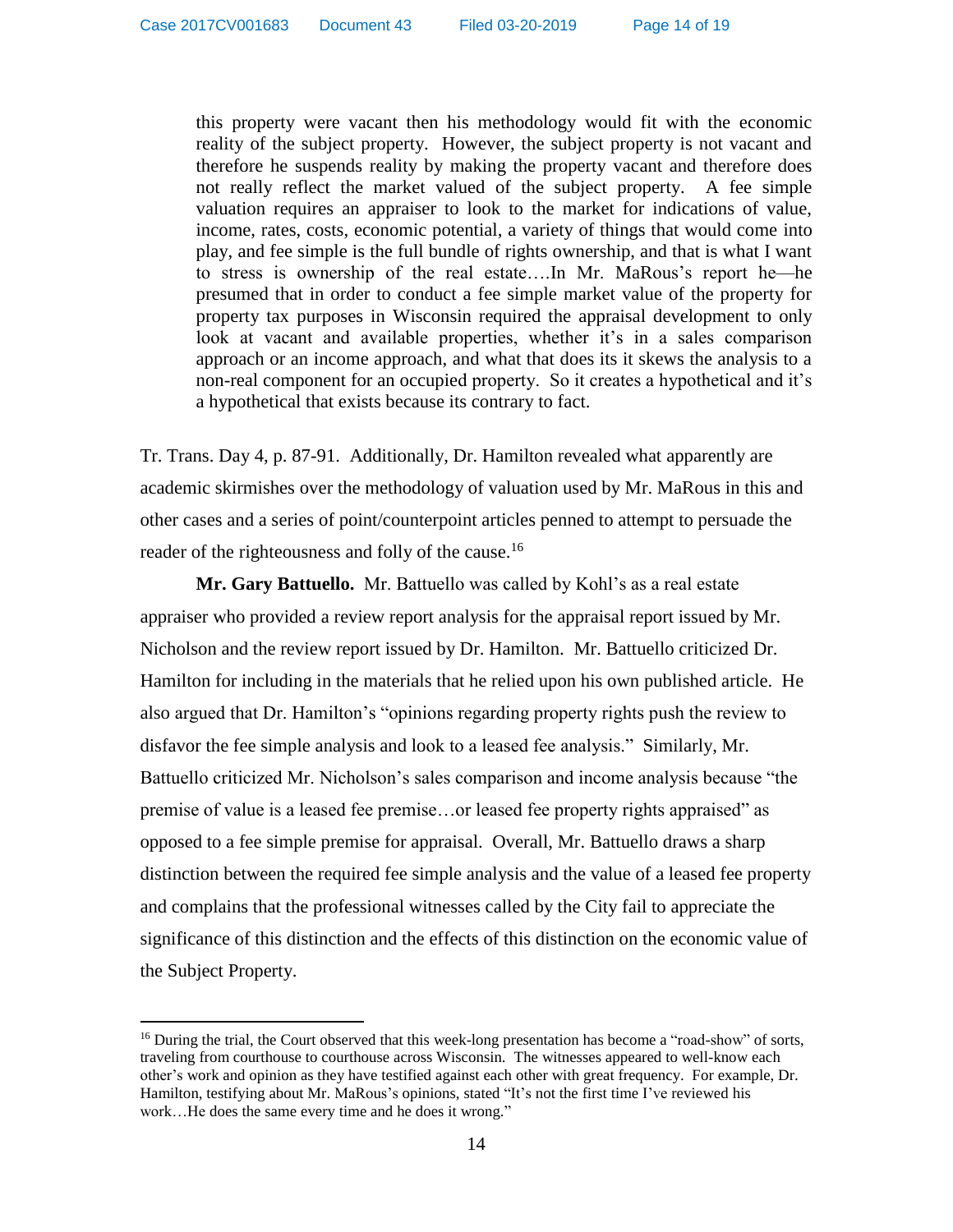Case 2017CV001683 Document 43 Filed 03-20-2019

#### **ANALYSIS**

The question in this case and all cases brought under Sec. 74.37, Wis. Stats. is not whether the initial assessment was incorrect, but whether it was excessive. *Metropolitan Assoc. v. City of Milwaukee*, 379 Wis. 2d 141 905 N.W.2d 784 (2018). Based upon the following, this Court concludes that the plaintiff has failed to show that the challenged assessments were excessive. As noted above, the City of Delafield appraiser, Calvin Magnan, used a mass appraisal CAMA program to uniformly assess all commercial properties in 2014, including the Subject Property. Mass appraisal techniques utilizing the best information available to the assessor are legitimate methods for the assessment of commercial and residential property in Wisconsin. *Id.* If challenged, it is appropriate for taxing authority to defend its use of mass appraisal techniques with single property appraisals demonstrating that the assessment was not excessive. *Id*.

Here, the City has presented the single property appraisal from Mr. Larry Nicholson. The plaintiff has countered with a single property appraisal from Mr. Michael MaRous. Based upon this Court's analysis, it finds that the single property appraisal from Mr. Larry Nicholson offered a more credible statement of the value of the Subject Property and Mr. Nicholson was more credible in his testimony and analysis of the Delafield submarket and the factors impacting the value of the Subject Property.

Commercial properties can present complex factual information for a municipal assessor. Ultimately, the goal of any assessment is to value all rights, privileges and benefits of the real estate which is also know as the fee simple interest in the property. *Walgreen Co. v. City of Madison*, 311 Wis. 2d 158, 752 N.W.2d 687 (2008). While this is the goal, the law does not require certitude in the product from an assessment process. Also, where a commercial property is leased and the rents charged are "market-rents", then the value of the leased fee interest is equal to the fee simple interest. *Id*. Moreover, as noted previously, absent a Tier 1 sale of the Subject Property usable in a single property appraisal, a Tier 2 analysis of comparable sales of properties provides the best information for establishing fee simple value. Comparable property sale analysis requires an "apples-to-apples comparison" between the Subject Property and the properties relied on as comparable. Where the Subject Property is an active property engaged in a longterm retail business which is vibrant and on-going, it cannot be compared to the sales of

15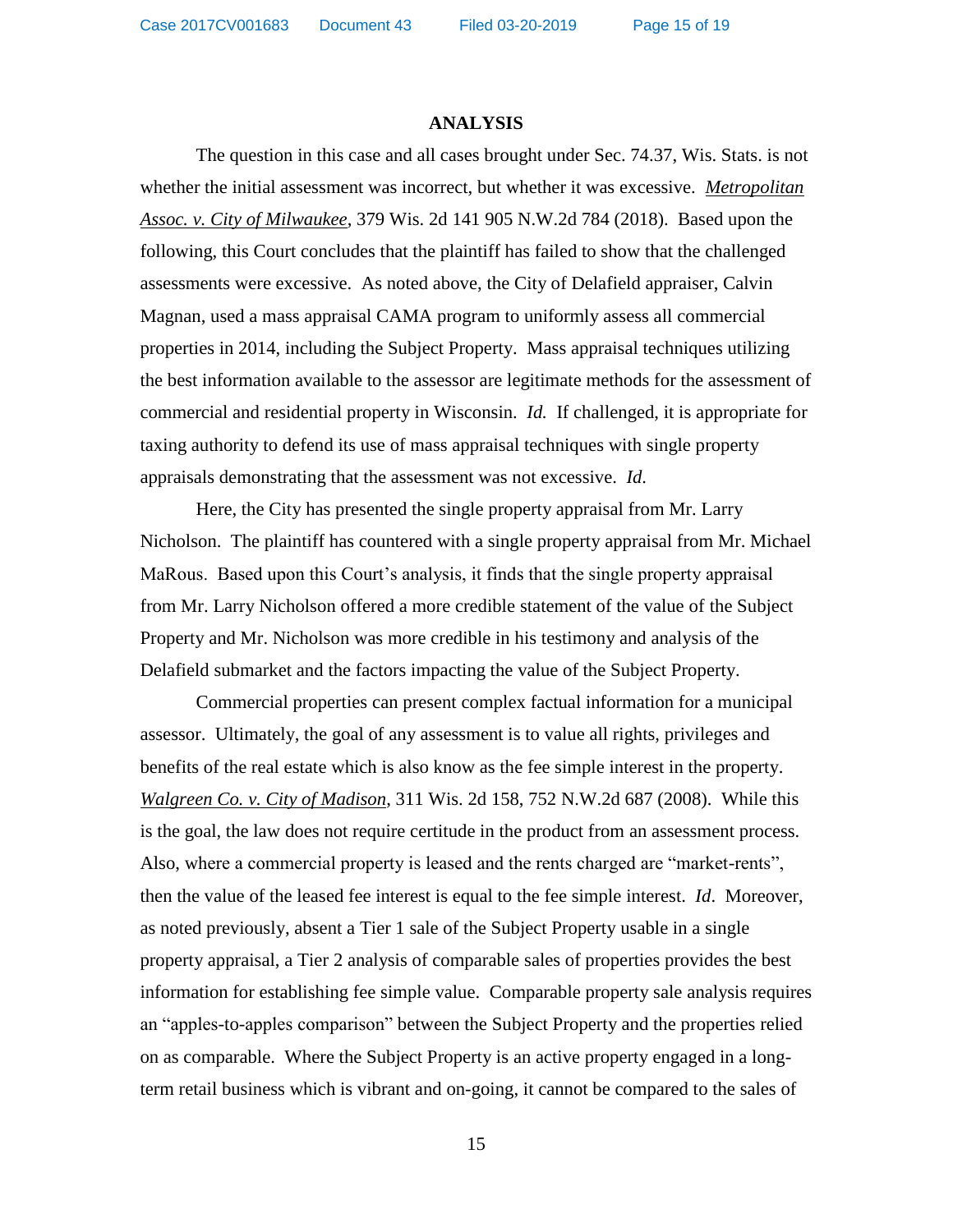properties defined "dark" as "a period of time where the store is not operating." See. *Bonstores Realty One LLC v. City of Wauwatosa*, 351 Wis. 2d 439, 839 N.W.2d 893 (Ct. App. 2013).

The Court finds the Tier 2 analysis of the City of Delafield offered through appraiser Larry Nicholson to be far more credible than that offered by the plaintiff, Kohl's. The analysis for the plaintiff quickly breaks down based upon the "comparables" selected. Three of the six properties are, in the Court's view, clear sales of distressed properties (three American TV stores) as the sales came out of either bankruptcy or receivership. The stores were out of business ("dark") at the time of sale. Additionally, one of the three properties offered as "comparable" had a deed restriction limiting its retail use. Moreover, a fourth property offered as comparable (Waukesha Pick 'n Save) was announced for closure and ultimately was sold to a neighboring car dealership for use in that industry. This transfer also appears to be a "distressed" sale given the announcement of closure and conversion of use to something other than the original retail use. The Court does not find this sale to be a comparable sale offering legitimate information for a Tier 2 analysis. Ultimately, this leaves only two properties that may be considered "comparable" but, this Court concludes, that this is an insufficient number of comparable properties from which this Court may reach conclusion of value.

The witnesses seemed to agree that Tier 3 analysis could be used as a "reasonability check" on Tier 2 conclusions. Still, here, Mr. MaRous's Tier 3 analysis made certain assumptions that did not appear to have credible factual support and were included, in the Court's view, to reduce the value of the property and to make the math closer to his Tier 2 conclusions. For example, under his Tier 3 analysis, Mr. MaRous included functional obsolescence deduction of 25%. Dr. Hamilton is credibly critical of this approach as it fails to account for the real fact that the property is currently occupied by Kohl's with a lease running at least five years into the future from the 2015 assessment:

The [MaRous] cost approach is developed on the assumption that Kohl's (or a similar department store) is not a potential user for the property. This is evident in the functional obsolescence deduction of 25% in the cost approach. There is nothing in real estate economic theory that precludes any type of potential user in the development of a highest and best use analysis. The hypothetical transaction that is surmised in a market value appraisal assignment is between a potential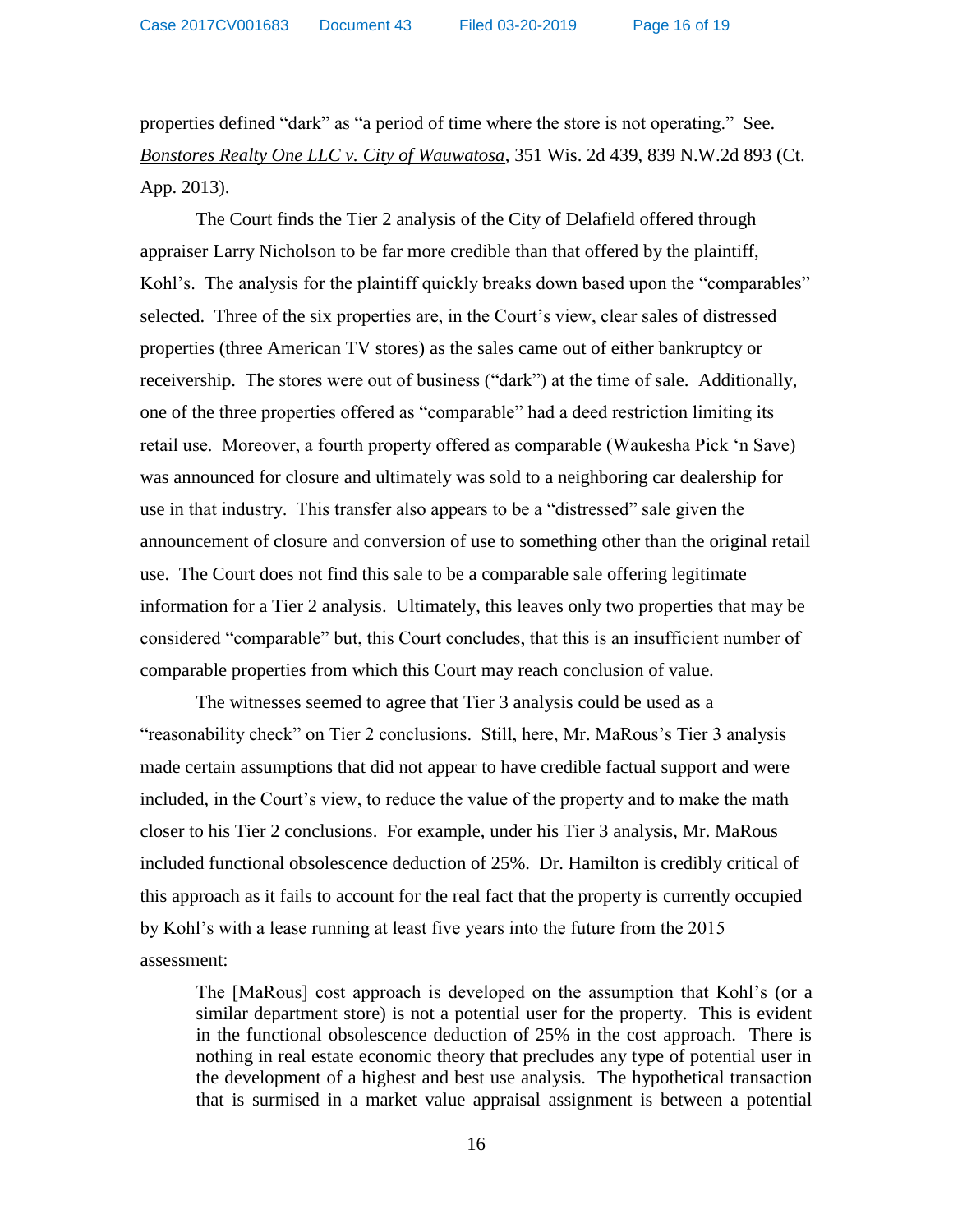(hypothetical) buyer and a potential (hypothetical) seller. Nowhere in real estate economic theory is it assumed that the current user/occupant is precluded from this analysis as either the potential buyer or the potential seller. As such, to assume that the best use of the property is anything but that which currently exists as reality is unwarranted, unnecessary and implies bias in the appraisal development process. Therefore, the [MaRous] cost approach to value is improperly developed and is an unreliable indicator of the subject property's market value.

Tr. Ex. 208, p. 11-12. Additionally, the MaRous Tier 3, income approach repeats the "dark" store history by using rent information from vacant and available properties rather than occupied properties as going concerns. Moreover, Mr. MaRous makes an assumption of a 15% vacancy rate which is five times the assumption made by Mr. Nicholson and appears without credible supporting market evidence*. Id.*

In sharp contrast, Mr. Nicholson's Tier 2, sales comparison analysis follows the directive of the Wisconsin Property Assessment Manual (WPAM), Ch. 9 (citing *Bonstores Realty One LLC v. City of Wauwatosa*, 351 Wis. 2d 439, 839 N.W.2d 893 (Ct. App. 2013)):

[T]he assessor should be careful to avoid using comparable sales involving properties that are vacant, in transition or suffering from some form of distress unless the subject property is similarly vacant, in transition, or distressed.

Moreover, Mr. Nicholson's assumptions concerning a vacancy rate of 3% appears directly structured to the Delafield submarket. Mr. Nicholson chose the Tier 3, income method of analysis and provided a coherent breakdown of how, in his opinion, the Kohl's store in the City of Delafield was paying market rent. This Court concludes that Mr. Nicholson's Tier 3, income analysis provided a credible "reasonability check" on his Tier 2, comparable sales analysis.

However, Mr. Nicholson did not stop there in "checking" his Tier 2 conclusions. Exhibit 342 memorializes Mr. Nicholson's attempt to understand how the assessor's, Mr. MaRous's and his conclusion regarding the fee simple value of the Subject Property impacted the per square foot value of the In-line retail space that was included in the 2012 \$15,000,000 sale but was not part of the Subject Property. Mr. Nicholson (correctly in this court's view) reasoned that if \$X were assigned to the Subject Property from the 2012 \$15,000,000 sale, then \$Y, as a remainder, had to be assigned to the remaining In-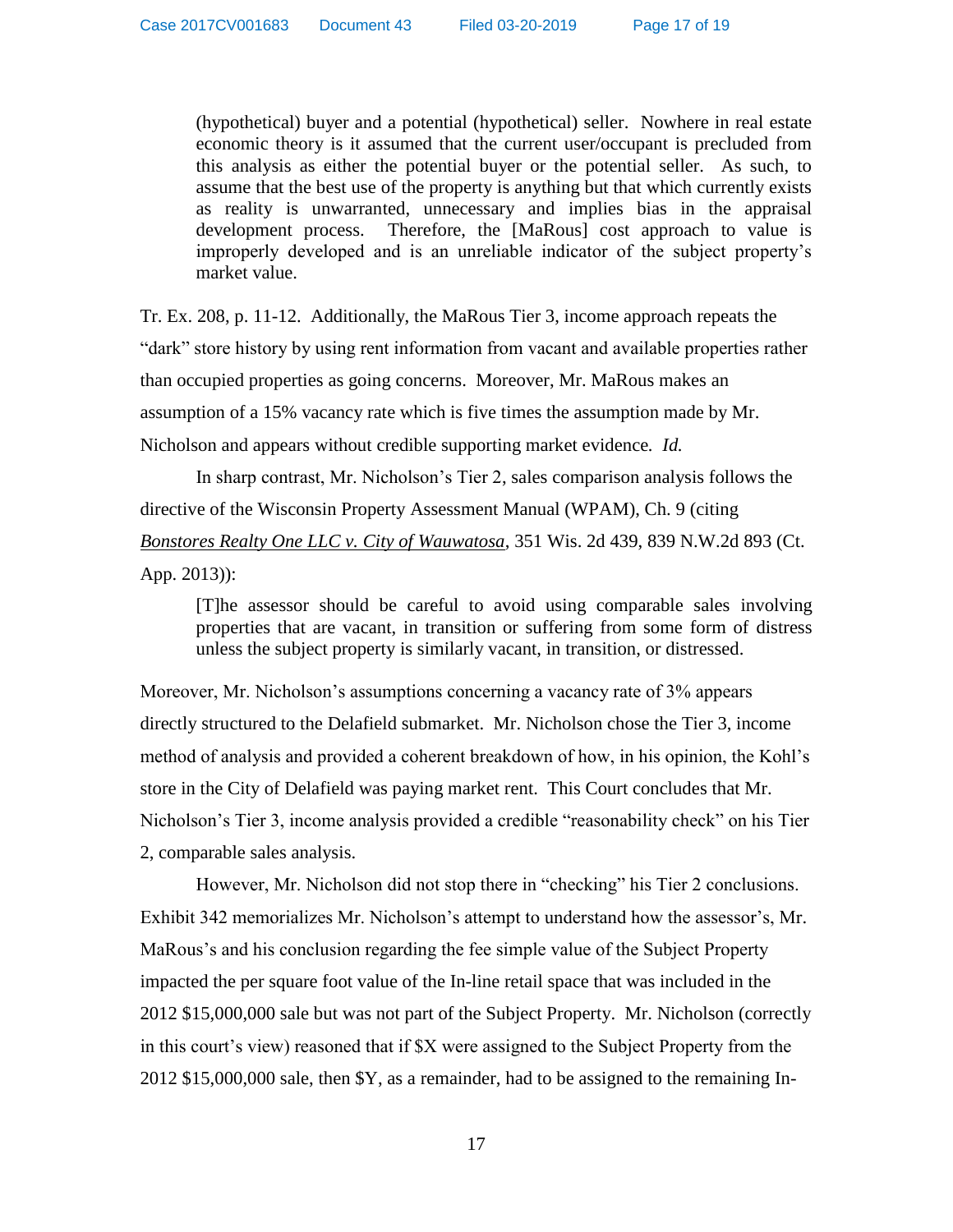line property, creating a cost per square foot value. According to Exhibit 342, Mr. Nicholson subtracted the value for the Subject property reached by the assessor, Mr. MaRous and himself.<sup>17</sup> He divided the remainder by the square footage of the In-line space not included in the Subject Property, but included in the 2012 sale and observed a cost per square foot for this In-line space of \$239.45 for the City of Delafield assessor, \$381.80 for Mr. MaRous and \$246.83 for himself. Mr. Nicholson then looked at the actual per square foot values for three additional In-line space sales which occurred since the 2012 sale, two of which were in the same development location across a single-lane service road (Shoppes at Nagawaukee I and Shoppes at Nagawaukee II), see Tr. Ex. 378, and one that was across the freeway. The sales of the Shoppes at Nagawaukee I and II occurred on April 9, 2014 and April 18, 2013, respectively and were purchased by the same institutional entity that purchased the Subject Property in 2012. According to Exhibit 342, the cost per square foot value of these sales was \$241.16 and \$213.84. Moreover, the cost per square foot of the third property sold across the freeway on August 12, 2015 was \$206.94.<sup>18</sup> Exhibit 342 supports this Court's conclusion that this In-line space in the same development sold in the range of \$213.84-\$241.16 after the sale of the Subject Property in 2012. Thus, the range of value remaining for the In-line space not included in the 2012 sale with the Subject Property based upon the value assigned by the City of Delafield assessor and Mr. Nicholson was in a range of \$239.45-\$246.83 and thus the reasonability of the assessment and appraisal of the Subject Property. Said differently, using the MaRous value for the Subject Property, which created an In-line per square foot remainder value of \$381.80, falls far outside what is reasonable and, thereby, substantially undercuts the MaRous opinion of value.<sup>19</sup>

<sup>&</sup>lt;sup>17</sup> This was noted as "TNG" on Exhibit 342 standing for "The Nicholson Group."

<sup>&</sup>lt;sup>18</sup> Mr. Nicholson opined from Exhibit 342 that the property across the freeway was "inferior" to the In-line space sold in 2012 as it included  $2<sup>nd</sup>$  floor office space.

 $19$  The Court did not find Mr. Battuello's criticisms of Dr. Hamilton's review and Mr. Nicholson's appraisal to be particularly persuasive. As to Dr. Hamilton, Mr. Battuello stated that "[t] he basic flaw is a kind of conflating of the issues of title as to the description of the property rights and the economics of the property rights which appraisers are supposed to value." Tr. Trans. Day 4, p. 195. As to Mr. Nicholson, Mr. Battuello stated that "[b]ased upon the data and discussions, the highest and best use and the most probable buyer discussion, all of these indicate that the premise of valued is a leased fee premise of value or leased fee property rights appraised…[Regarding the Nicholson sales comps], [f]rom the standpoint of title, yes, they were fee simple transfers. From the standpoint of economics they were net lease transactions." Tr. Trans. Day 4, p. 211. The Court does not see the distinction drawn between economics and title and, therefore, rejects this criticism. This Court finds that Mr. Nicholson appraised the value of the fee simple